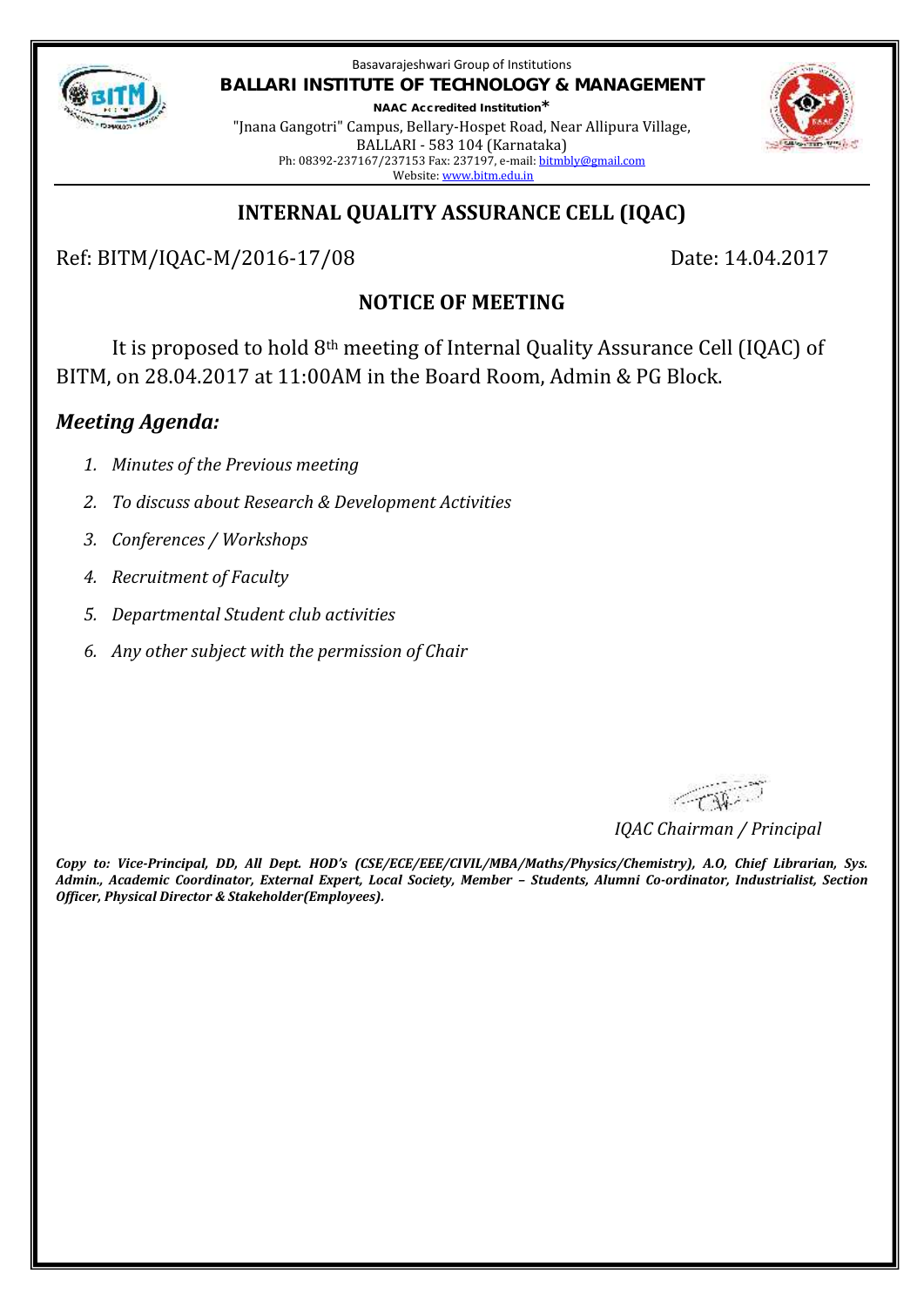

#### Basavarajeshwari Group of Institutions **BALLARI INSTITUTE OF TECHNOLOGY & MANAGEMENT NAAC Accredited Institution\*** "Jnana Gangotri" Campus, Bellary-Hospet Road, Near Allipura Village, BALLARI - 583 104 (Karnataka)



Ph: 08392-237167/237153 Fax: 237197, e-mail: bitmbly@gmail.com

Website: www.bitm.edu.in

#### **Proceedings of the 8th Internal Quality Assurance Cell(IQAC) committee meeting held on 28.04.2017 at 11:00AM in the Board Room, Admin & PG Block, @ BITM – Ballari**

### **Members Present:**

| S.No             | Name                                                   | Designation             |
|------------------|--------------------------------------------------------|-------------------------|
| 1                | Dr. V. C. Patil - Principal                            | Chairman                |
| $\overline{2}$   | Prof. Prithviraj. Y. J - Deputy Director               | <b>Managing Trustee</b> |
| 3                | Dr. R. N. Kulkarni - HOD-CSE                           | Member                  |
| 4                | Dr. U. Eranna - HOD-ECE                                | Member                  |
| 5                | Dr. B. S. Khened - HOD-EEE                             | Member                  |
| 6                | Dr. Yadavalli Basavaraj - HOD-ME                       | Member                  |
| $\overline{1}$   | Dr. K. S. R. Sridhar - Vice-Principal, HOD-Mathematics | Member                  |
| 8                | Dr. T. Machappa - HOD-Physics                          | Member                  |
| 9                | Dr. Suresh - HOD-Chemistry                             | Member                  |
| 10               | Dr. H. Mahabaleswara - HOD-Civil                       | Member                  |
| 11               | Dr. G. P. Dinesh - DEAN - MBA                          | Member                  |
| 12               | Mr. P. Amareshayya - Administrative Officer            | Member                  |
| 13               | Mr. Jaffar Basha - Chief Librarian                     | Member                  |
| 14               | Mr. Anand Krishna Murthy - System Admin.               | Member                  |
| 15               | Prof. Phani Ram Prasad - Academic Co-ordinator         | Member                  |
| 16               | Dr. Mohan Kumar - Member                               | <b>External Expert</b>  |
| 17               | Prof. K. H. Harikumar - Member                         | <b>Local Society</b>    |
| 18               | Mr. Nagesh - Industrialist                             | Member                  |
| 19               | Mr. L. Raghunath - Section Officer                     | Member                  |
| 20               | Mr. Ashok Bhupal - Physical Director                   | Member                  |
| 21               | Mr. Badrinath Deshpande - Stakeholder                  | Member                  |
| 22               | Ms. Harika - Student                                   | Member                  |
| 23               | Mr. Tanveer Ahmed - Student                            | Member                  |
| 24               | Dr. N. Gururaj - Coordinator                           | <b>Member Secretary</b> |
| Leave of Absence |                                                        |                         |
| 1                | Mr. Mallikarjuna A - Co-ordinator                      | Alumni                  |

Following discussion were made in the meeting:

## *1. To approve the minutes of the previous meeting.*

Members unanimously approved minutes of the previous meetings.

### *2. To discuss about Research & Development Activities*

All the members were requested to accelerate the research, consultancy and publication activities of their respective department.

Dr. Mohan Kumar expressed that the research articles should be published in reputed international journals having good index.

## *3. Conferences / Workshops*

Chairperson explained the members about the number of conferences / Workshops / FDP's conducted by various departments.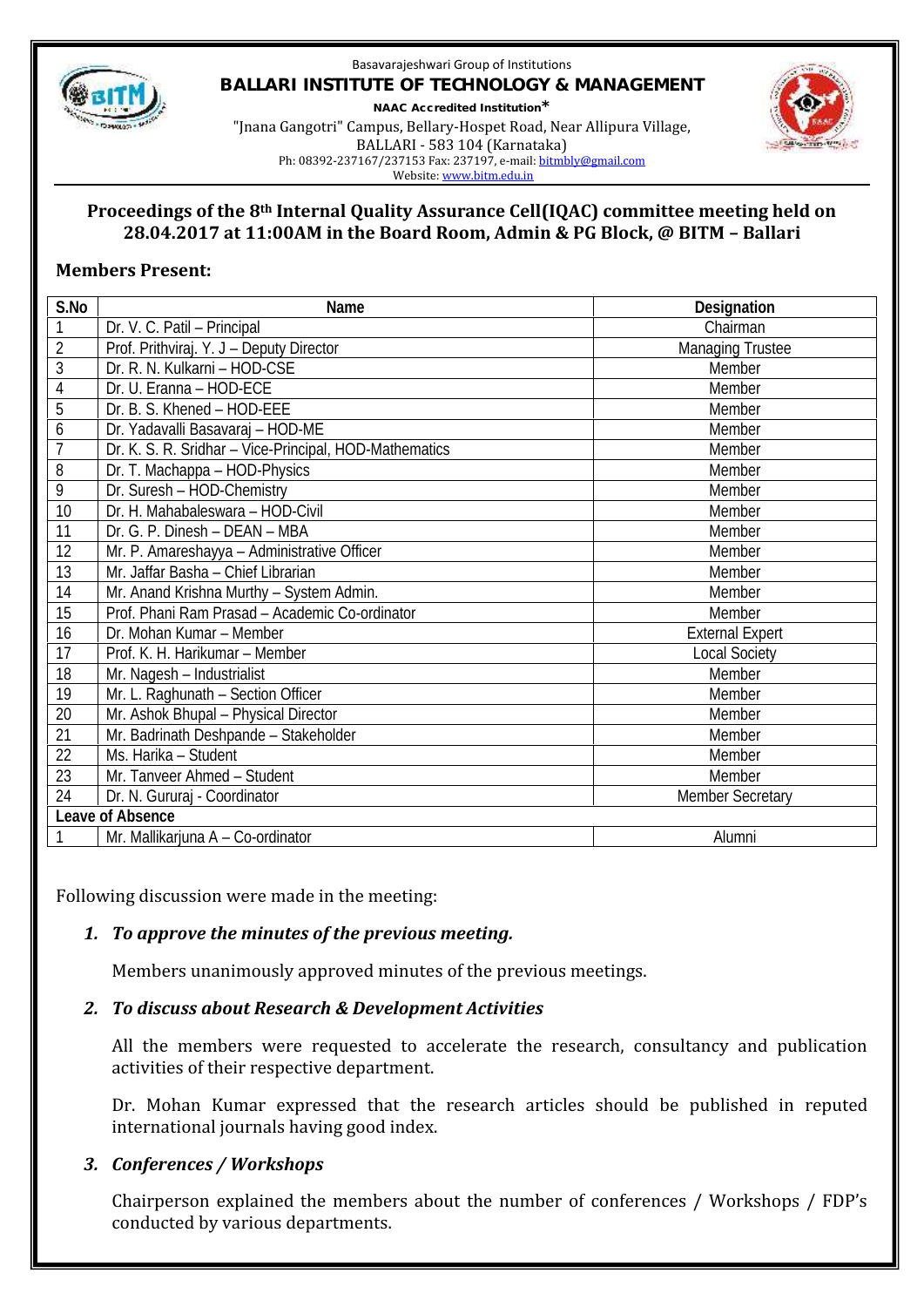

#### Basavarajeshwari Group of Institutions **BALLARI INSTITUTE OF TECHNOLOGY & MANAGEMENT NAAC Accredited Institution\*** "Jnana Gangotri" Campus, Bellary-Hospet Road, Near Allipura Village, BALLARI - 583 104 (Karnataka) Ph: 08392-237167/237153 Fax: 237197, e-mail: bitmbly@gmail.com Website: www.bitm.edu.in



Members expressed the opinion that staff should attend more number of international conferences and present papers to enhance their knowledge.

### *4. Recruitment of Faculty*

Honorable Deputy Director has asked the HOD's to submit the list for recruiting faculty in the departments for the next academic year to the establishment section. After submitting the list, the establishment section will give the advertisement in newspapers.

All the HOD's agreed to submit the list in one week

### *5. Departmental Student club activities*

Chairperson asked all the HOD's to conduct some programs for student under department student's clubs. Dr. Basavaraj, HOD-ME has explained to the committee, the activities conducted from mechanical engineer's forum in the last semester.

### *6. Any other subject with the permission of Chair*

**-NIL-**

Meeting ended with vote of thanks to the Chair.

*Member Secretary IQAC Chairman Dr. N. Gururaj / Prof. Mathematics Dr. V. C. Patil / Principal*